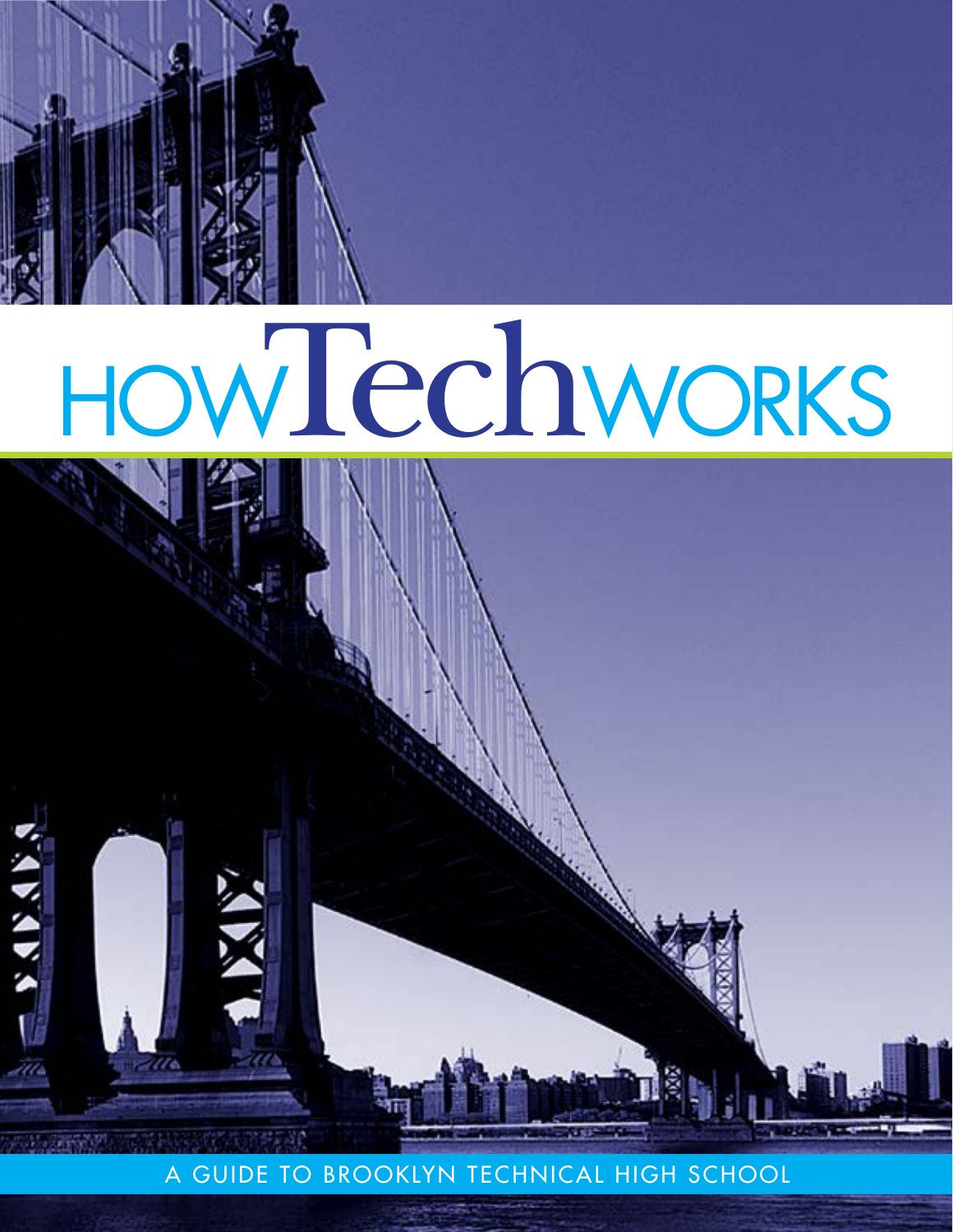### table of contents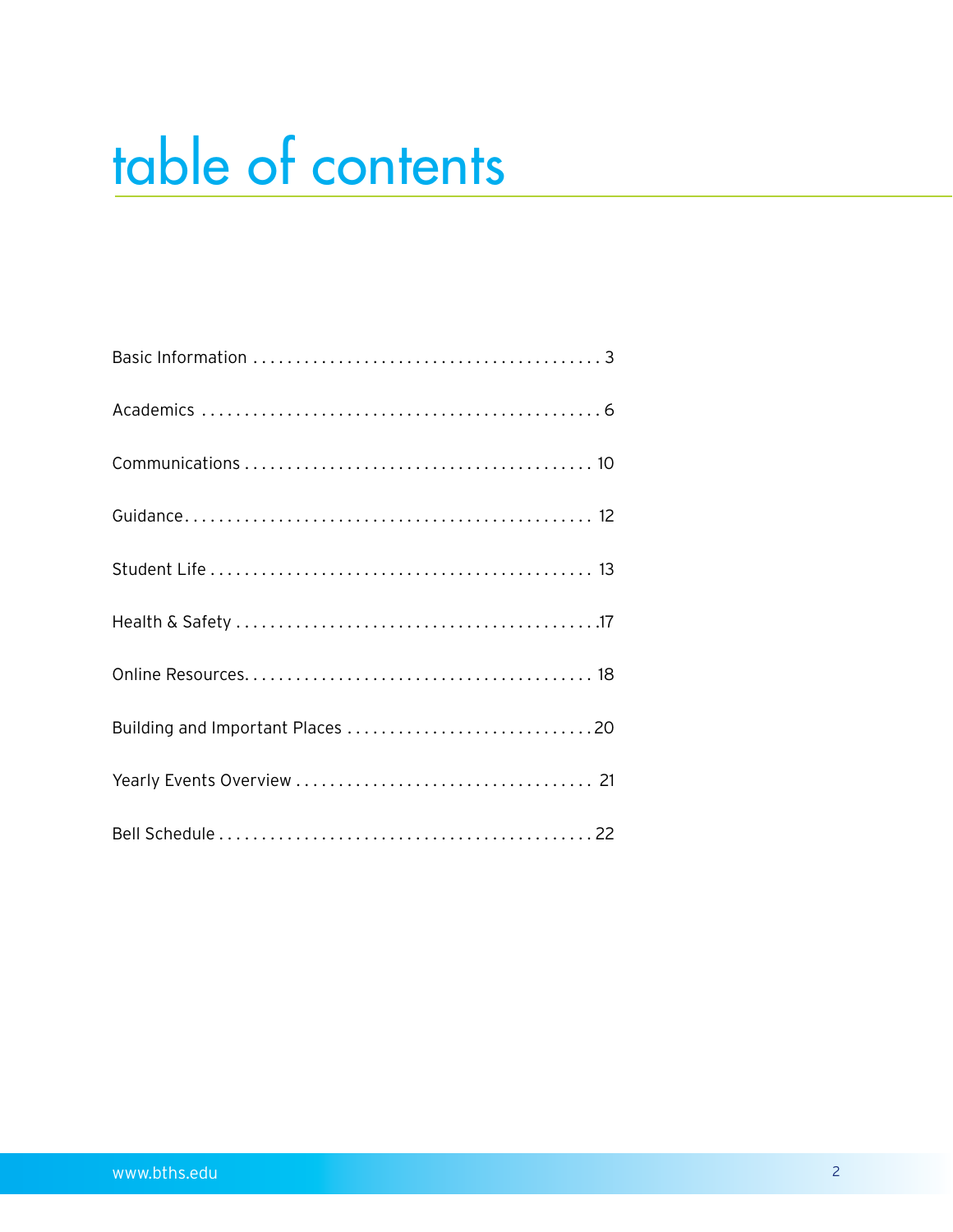### <span id="page-2-0"></span>basic information

### **What time does school start and end?**

There are 10 periods in a school day. 1st period starts at 8am. Most students have a 1st through 9th period or 2nd (start time 8:47am) through 10th period schedule. Students who arrive early may stay in the cafeteria (7th floor), the auditorium or the library until their first class begins.

### **When do students get their schedules?**

Students receive their official schedules on the first day of the fall and spring semesters in their Prefect (homeroom). Schedules will be available online a few days before the start of each term.

### **Where do students enter the building in the morning and exit after school?**

All students must enter the building from the west side, center section (Fort Greene Place). Students may leave from any of the exits throughout the building. If a student arrives at school after 3rd period has begun, s/he will have to enter using the NE entrance at DeKalb and South Elliot.

### **What are ID cards? Where do students go if they lose them? What if a student didn't receive an ID card the first day of school in prefect?**

Brooklyn Tech ID cards are the official photo identification cards distributed to each student as a member of the Tech community. Students are expected to have their IDs daily for entering the building and for use in the Brooklyn Tech library. If an ID card is lost, a replacement can be purchased in the SGO store, on the 7th floor. Students then must bring their receipt to 1W2 where a new card will be printed.

### **What is swiping in?**

All students are required to swipe their ID cards when entering the building. Later that day their swipe in times will be available on Daedelus. Students are not required to swipe out when leaving school.

### **What are students expected to carry with them during the day?**

All students are expected to have a valid Brooklyn Tech ID on them at all times as well as program cards (class schedules). A Brooklyn Tech lock and gym clothes are required on days when students have physical education.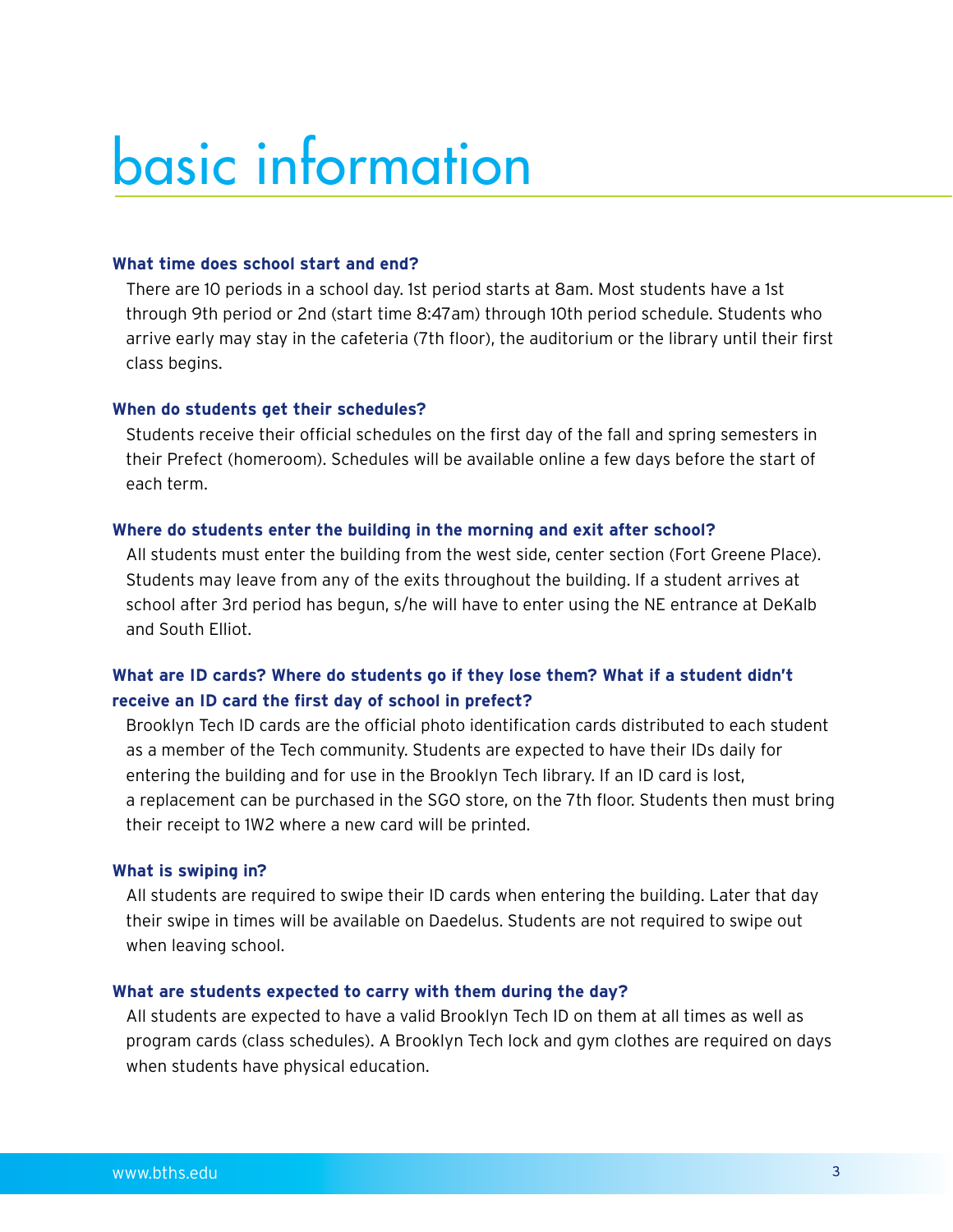### **How is the building laid out?**

There are five sections: north, south, east, west and center, which connects east to west. There are 9 floors as well as a basement where classes are held.

### **How does classroom numbering work?**

Classes are numbered: floor, building sections and room number. For example: 2E14 is 2nd floor, east side, room 14.

### **Are there elevators in the school?**

There are 7 elevators in the building, going from the basement to the 8th floor. One is designated for staff, another is for facilities only and is used primarily by the custodial staff.

### **What is the elevator policy?**

During the school day there are usually 2 elevators for student use that go directly from the 1st to the 7th floor. Student may receive an elevator pass with a doctor's note that specifies the duration of the need. All elevator passes must be received from Ms. O'Hara in room BW2.

### **What is prefect?**

Tech doesn't have traditional homerooms. Instead students are arranged in groups called "prefects" which only meet once or twice a term for distribution of important school materials. At the start of the school year prefect lists with room numbers will be posted outside the auditorium and also posted on the Brooklyn Tech website. Prefect information is also listed on each student's class schedule.

### **When is lunch?**

Students are scheduled for lunch between 4th and 8th periods. The cafeteria on the 7th floor.

### **Are students permitted to leave the building during lunch?**

There is no out lunch at Tech.

### **Do students have to spend lunch periods in the cafeteria?**

Students are allowed in the library during lunch or may choose to provide service for a teacher or department office during their lunch period for service credit.

### **What is a lunch form?**

Lunch forms are used to determine eligibility for free or reduced price lunches, SAT, Advanced Placement, and College Application fee waivers, and other free programs based on family income levels. If 60% or more students qualify for free lunch, Tech could receive additional funds to support student programs and activities.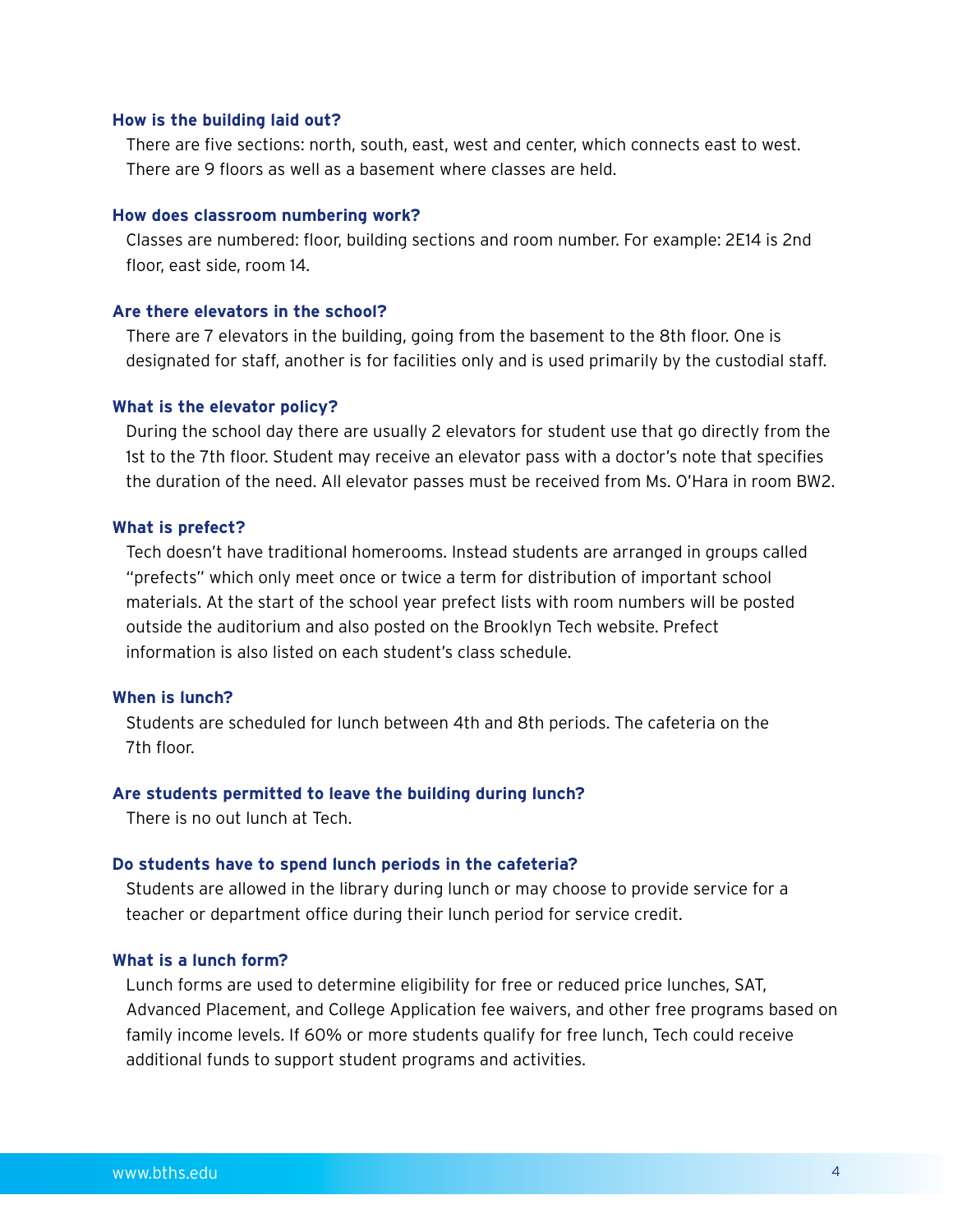### **Where can lunch forms be found?**

Forms are available online and in room 1W2.

### **How do students pay for lunch?**

Students can pay for lunch with cash, lunch tickets (those who receive free lunch from filling out lunch forms), or by setting up and activating an account attached to their student ID card. Students may deposit money attached to that ID and utilize it as a declining balance meal card. Money may be added to it at any time in school, or via website.

### **When do students get Metrocards?**

Metrocards are given out twice a year. In September (good thru 1/31) and February (good thru the end of the school year). Each card is registered to a specific student.

### **What if a Metrocard is lost?**

If a Metrocard is lost students must go to 1N1, between 2:30pm and 4:30pm for a replacement.

### **How do students get lockers?**

Students are not assigned lockers, but there are lockers in classrooms throughout the school. The teacher in each room decides on their availability.

Gym lockers are used during physical education class and require the use of a special Master lock, which is available for purchase at the SGO store. These are only used during gym class. After class the lock is removed along with all contents for the next class to use.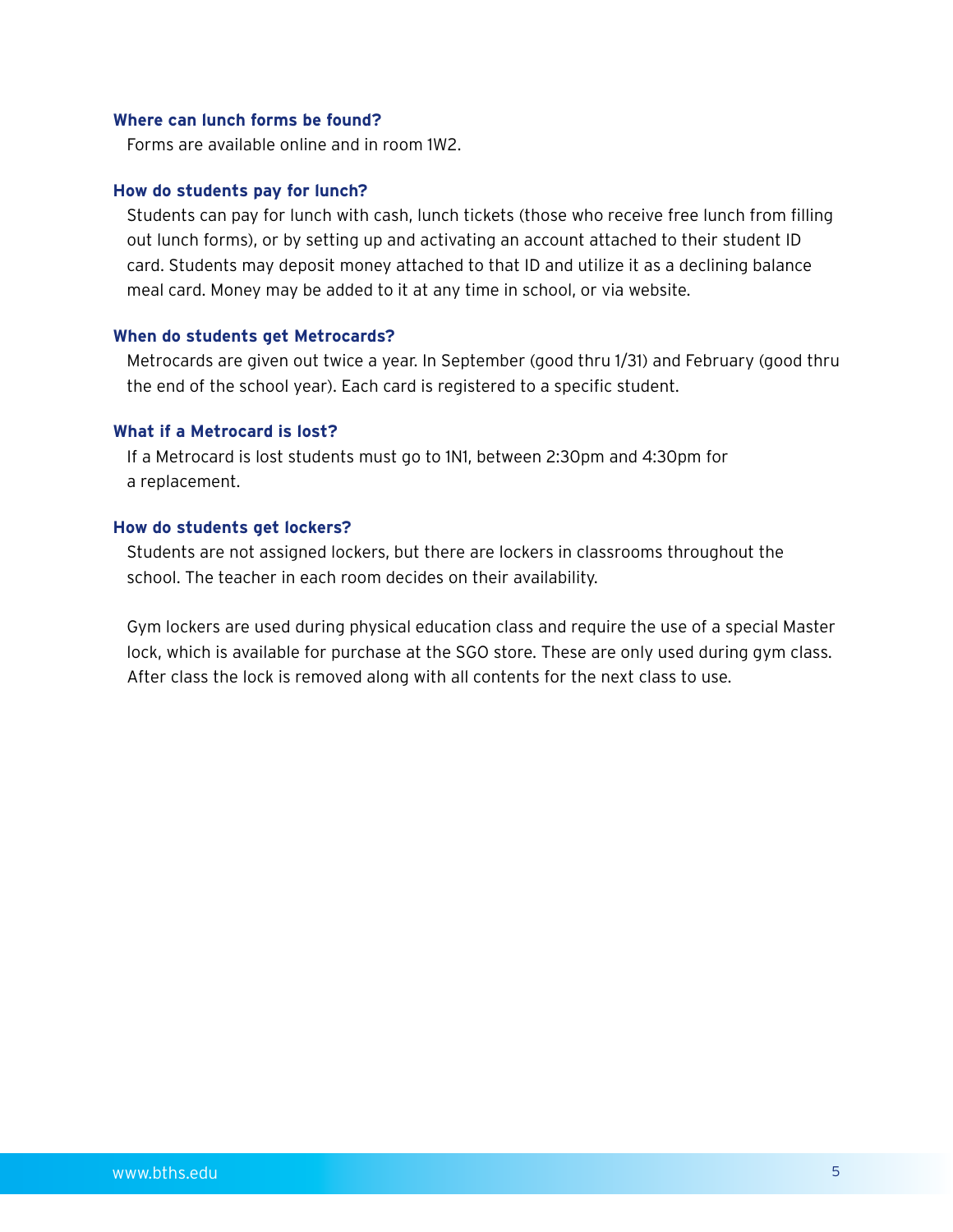### <span id="page-5-0"></span>academics

### **What courses are required?**

### **All Tech students are required to take:**

2 semesters of Design & Drafting for Production (NYSED Art Requirement)

- 2 semesters of Digital Electronics (Math elective credit)
- 8 semesters of English Language Arts
- 8 semesters of Social Studies (4 Global History, 2 US History, 1 US Government, 1 Economics)
- 6 semesters of Mathematics (Algebra, Geometry, Trigonometry)
- 6 semesters of Science (Biology, Chemistry, Physics)
- 6 semesters of World Languages (Chinese, French, Italian or Spanish)
- 8 semesters of Physical Education & 1 semester of Health Education
- A "Major" concentration

The completion and passing of NY State Regents exams are also required.

### **At Tech, all students must pursue the Advanced Regents Diploma which requires passing:**

ELA Regents (11th grade) Global History Regents (10th grade), US History Regents (11th grade) Algebra Regents (8th or 9th Grade), Geometry Regents (9th or 10th grade), Trigonometry Regents (10th or 11th grade) Living Environment Regents (8th or 9th Grade), Chemistry Regents (10th grade), Physics Regents (9th or 11th grade) World Language (10th or 11th grade)

### **To earn the coveted NCSSSMST Brooklyn Tech Diploma, in addition to the Advanced Regents Diploma requirements above, the students must:**

pass 2 semesters of Design & Drafting for Production pass 2 semesters of Digital Electronics pass Chemistry & Physics and their corresponding Regents exams pass all courses required for their specific major complete the required community service

### **Are electives available? When can students take them?**

Depending on grades in certain pre-requisite courses, Honors and Advanced Placement electives are available. Other electives are also available depending on space availability and/ or Major class flexibility.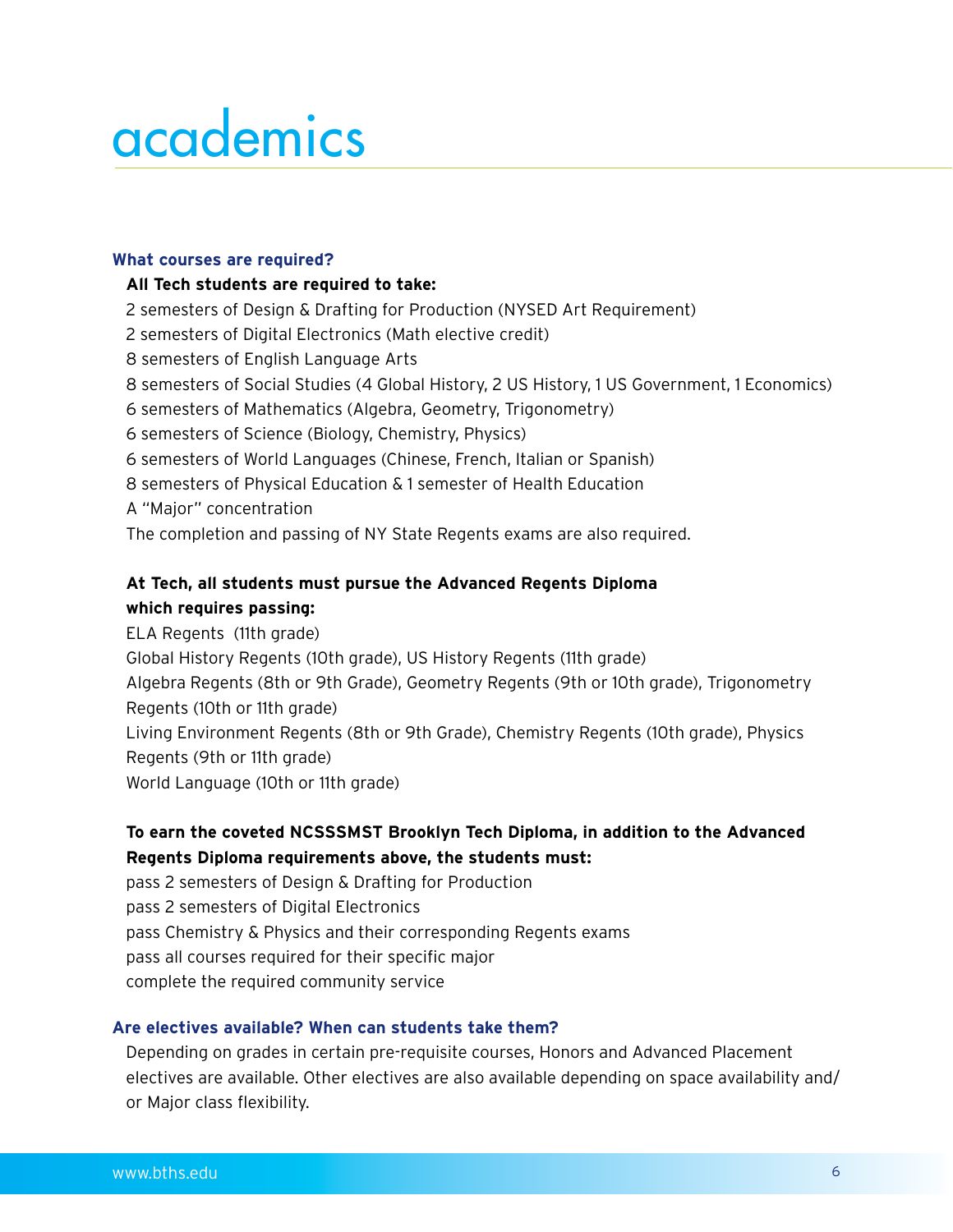### **How often do students have Physical Education?**

Students have Physical Education anywhere from 2 to 5 days a week.

### **Are there Art and or/Music classes?**

Art requirements are fulfilled by the PTLW DDP engineering class all freshman take. Music electives at Tech are performance based in both vocal and instrumental sequences. Interested students should contact their guidance counselors or speak directly to the appropriate teacher via email. Choral: Mrs. Cazanave, Band: Mr. Fischer, Orchestra: Mrs. LaPierre.

### **Is there study hall?**

There is no specific study hall, although students can spend their lunch period in the library, before school or after school, and can take advantage of the tutoring system as well. Very few Tech students will have a "free" period during the school day.

### **Are all courses full year/if not when do they switch?**

Over 90% of all courses are annualized (are full year courses). All additional courses are half year courses and run either in the fall term or spring term. The second semester starts at the end of January and new courses will begin at that time.

### **Are any courses weighted?**

Honors courses are weighted at 1.05 and Advanced Placement courses are weighted at 1.10 (on transcripts). A 90 earned in an Advanced Placement course will show as a 90 on the report card and transcript but will be averaged into the Cumulative Grade Point Average as a 99. (90 x 1.10 = 99). Weighted averages are used for determination of awards, admissions to the National Honor Society, and college processing.

#### **Are Progress Reports/Report Cards sent home?**

There are no standard mid term Progress Reports. Report Cards are given to students at the end of each marking period (not mailed home). Parents and students can check grades on a daily or weekly basis using Pupil Path (Skedula) and Daedalus. Individual teachers can send home specific progress reports if necessary.

### **When do students receive Report Cards?**

Report Cards are issued 4 times each year, approximately every 10 weeks—mid November, end of January, mid April, end of June).

### **Is tutoring available?**

Tutoring availability and schedules are posted on the school website.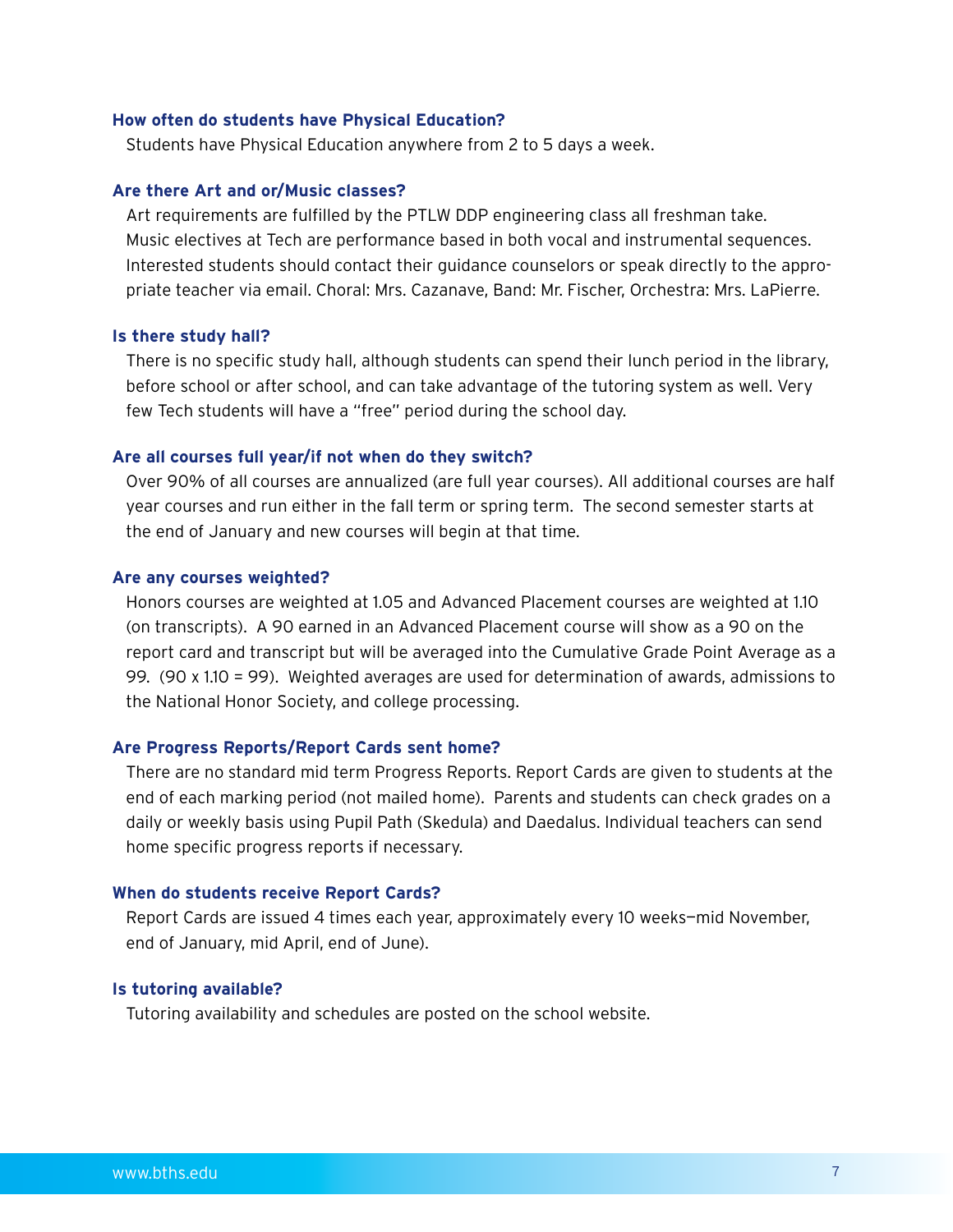### **Does a student have to go to his/her teacher for tutoring?**

No, students can go to any teacher that is available for tutoring. It is often beneficial for students to seek a different teacher for an alternate presentation of the content.

### **Are there midterms and if so when do they happen?**

Not all courses offer official midterms but some offer midyear assessments during the time between Fall and Spring terms. This usually takes place during Regents week in January.

### **Can Regents exams be retaken?**

Students may retake any Regents exam whenever Regents exams are given (January, June or August).

### **If so, does the lower score get dropped?**

Tech will use the highest score of the exams taken. However transcripts will show all grades for all Regents exams taken, not just the highest scores.

### **Do Regents classes also have regular final exams?**

Each teacher is different. Information will be noted in course contracts distributed by the teacher at the beginning of the term.

### **Who takes PSATs and when do they happen?**

All Sophomores and Juniors take the PSAT exam, during school hours, during the second or third week of October.

### **What are Majors and how does the Major system work?**

Majors are a set of 10 electives given to students during their last 2 years at Tech (4 courses junior year – 2 courses per term and 6 courses senior year – 3 courses per term) on a specific topic or discipline. These courses are in addition to those they would normally take to receive a New York City diploma.

#### **How many Majors are there?**

There are currently 16 majors at Tech.

### **How does the selection process work?**

All sophomores attend a series of conferences discussing the requirements and course load of each major. Then, the selection process begins which usually takes a week. Each student logs onto Daedalus and ranks the Majors into order 1 to 16. They are then sorted electronically by preference and, based on their Power Indexes (PI) in each Major, students are sorted into the number of classes available starting with the highest PI rank in each major. Once that major is full all students are put into their next major choice, where the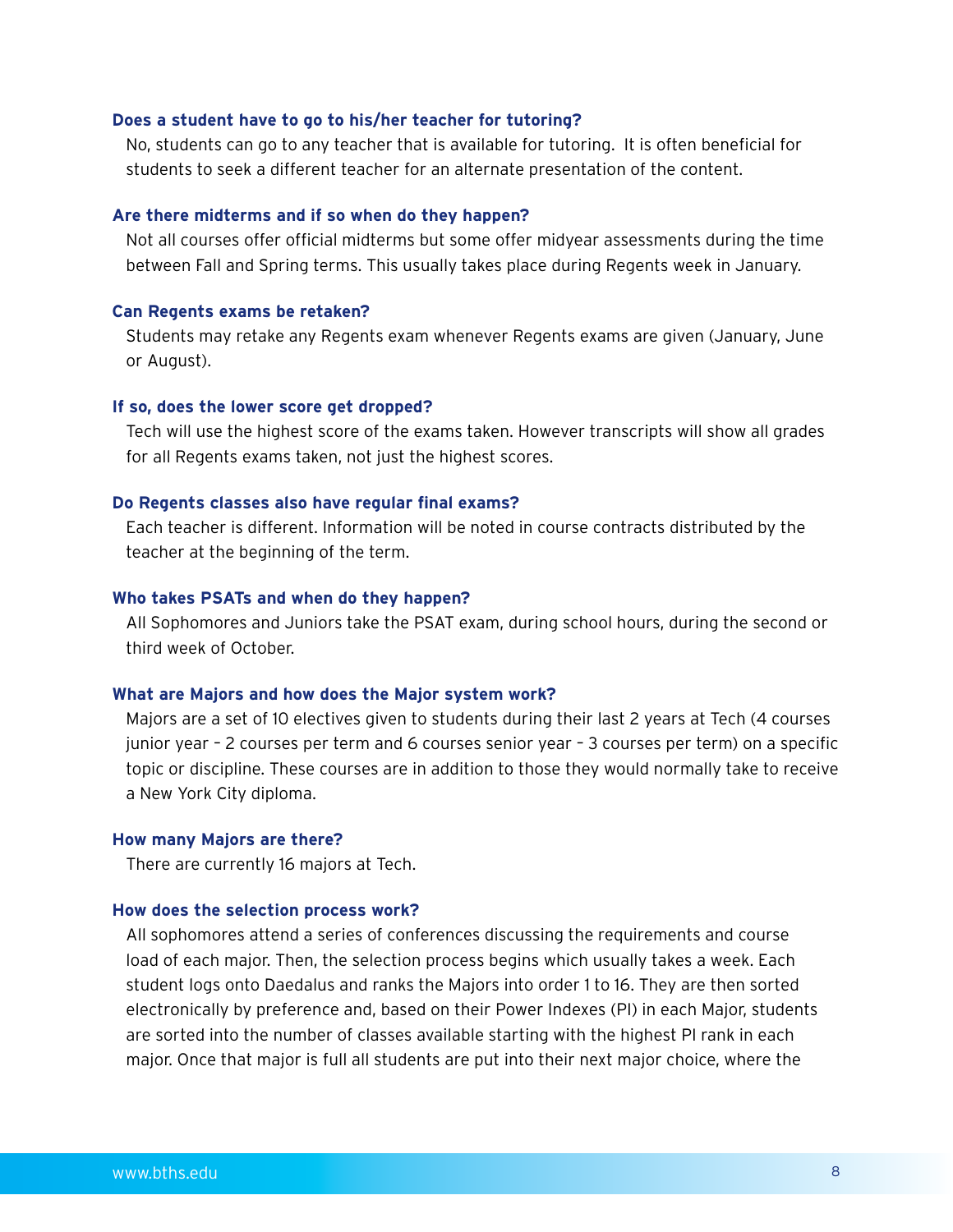process starts again. A student having a higher PI for a second choice major will bump the lowest ranking student from their first choice. The bumping process guarantees that all students receive their highest ranking preferences based on merit. Once all students have been placed they are notified about their placement.

Approximately 75%-80% of students receive their first choice and an additional 11%-15% their second choice (based on the last 2 years of selection).

### **What is the Power Index (PI) and why is it important?**

The Power Index (PI) is a number comprised of a student's current average plus the average in certain academic areas. This number, usually around 300 or 400 (maximum) is used to rank each student in various categories allowing Tech to give students who have excelled in their first 2 years at Brooklyn Tech an advantage when selecting Major courses for their Junior and Senior years.

The Power Index (PI) is important because it allows Tech to rank students based on their proficiency in courses relevant to the particular Major they are interested in. The higher a student's PI is in specific courses relevant to a major the better chance of getting that desired Major for Junior and Senior years. This means students who excel during the first 2 years at Brooklyn Tech are rewarded by giving them first choice of Majors.

To earn a higher Power Index, students may choose to enroll in Honors or Advanced Placement courses which are weighted. The weighted grade is used for Power Index calculations. This becomes very important for highly competitive majors such as Law & Society, Social Science Research and Bio-Medical Engineering.

### **What happens if a student fails a class?**

If the failed course is offered in the summer, students will be automatically programmed for summer school. Students may not drop a summer school class. Languages Other Than English, Major Courses, and advanced electives are not offered in summer school. Design & Drafting for Production is a required course to satisfy the NYSED Art requirement unless the student has completed two semesters of music.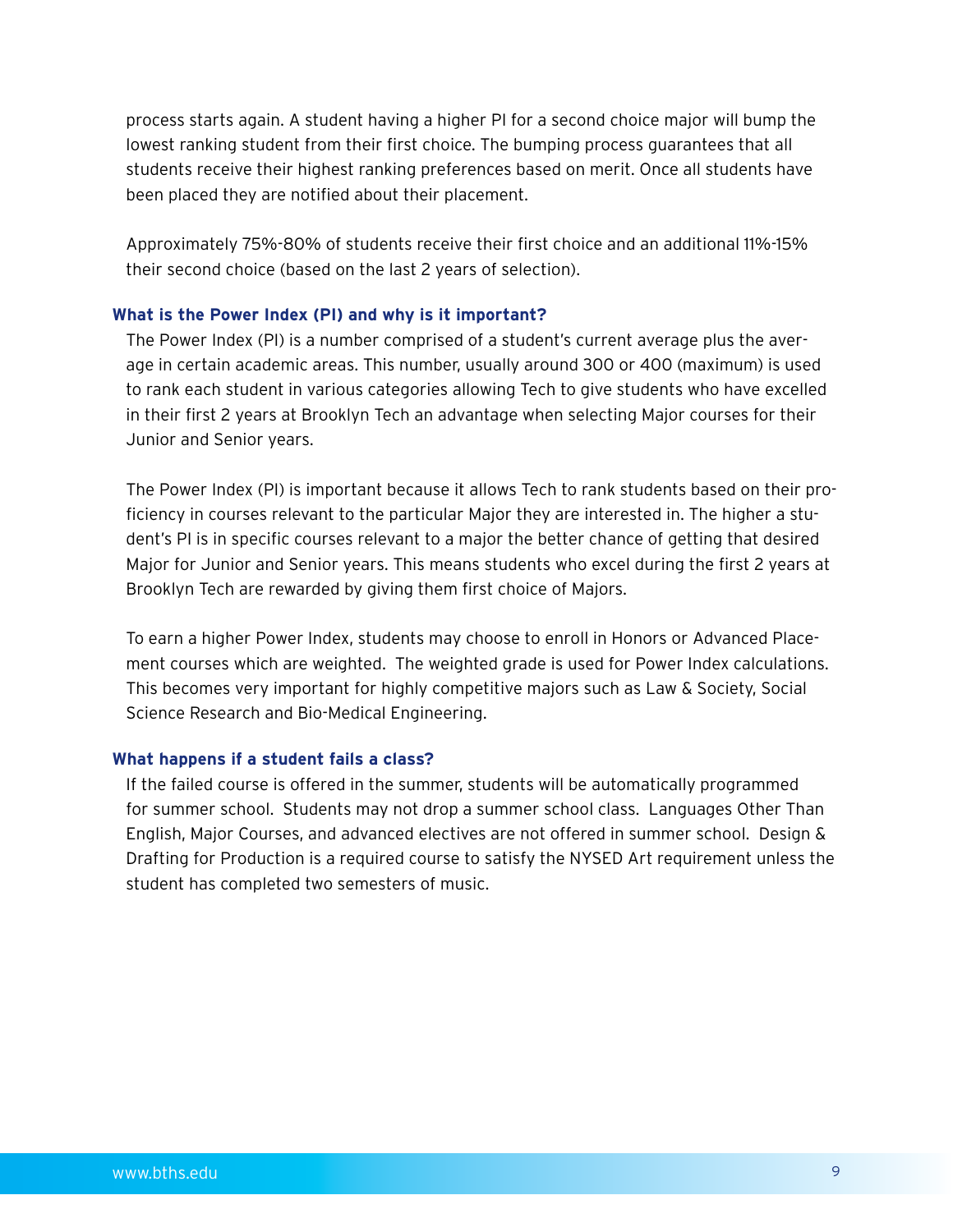### <span id="page-9-0"></span>communications

### **What does the Parent Coordinator do? The AP of Parent & Student Engagement?**

The Parent Coordinator is the direct contact for parents regarding any information they need about non-academic issues. The Parent Coordinator helps parents with login information for Skedula (Pupil Path), Daedalus & ARIS, as well as updates and maintains the contact information for parents. You can contact the Parent Coordinator using the staff directory on the school website.

The AP of Parent & Student Engagement oversees all aspects of extra-curricular activities, including: student government, trips, clubs and teams, and serves as the liaison between all members of the Brooklyn Tech community including parents (PTA), teachers and community leaders.

### **How do students/families get information from the school?**

The primary source of information from Brooklyn Technical HS to students and parents is through the school website: www.bths.edu and through daily emails. Also phone calls to the official residence of each student as appropriate.

### **How often is the website updated?**

The school website is updated daily depending upon need and availability of information.

### **Is there a school calendar?**

Yes, the school calendar is updated regularly and is located on the school website.

### **Are flyers sent home? Email notifications?**

Flyers are not sent home because of paper considerations. We use email notifications daily for communication.

### **Is anything sent out on a regular basis?**

Daily announcements are sent to all staff, students, and parents on a regular basis. Phone calls home notifying parents days students are absent also occur daily. These calls are based on daily scans when students enter the building.

### **What happens in case of an emergency?**

In case of an emergency, relevant information is placed on the school website as well as individual phone calls are made to student's homes.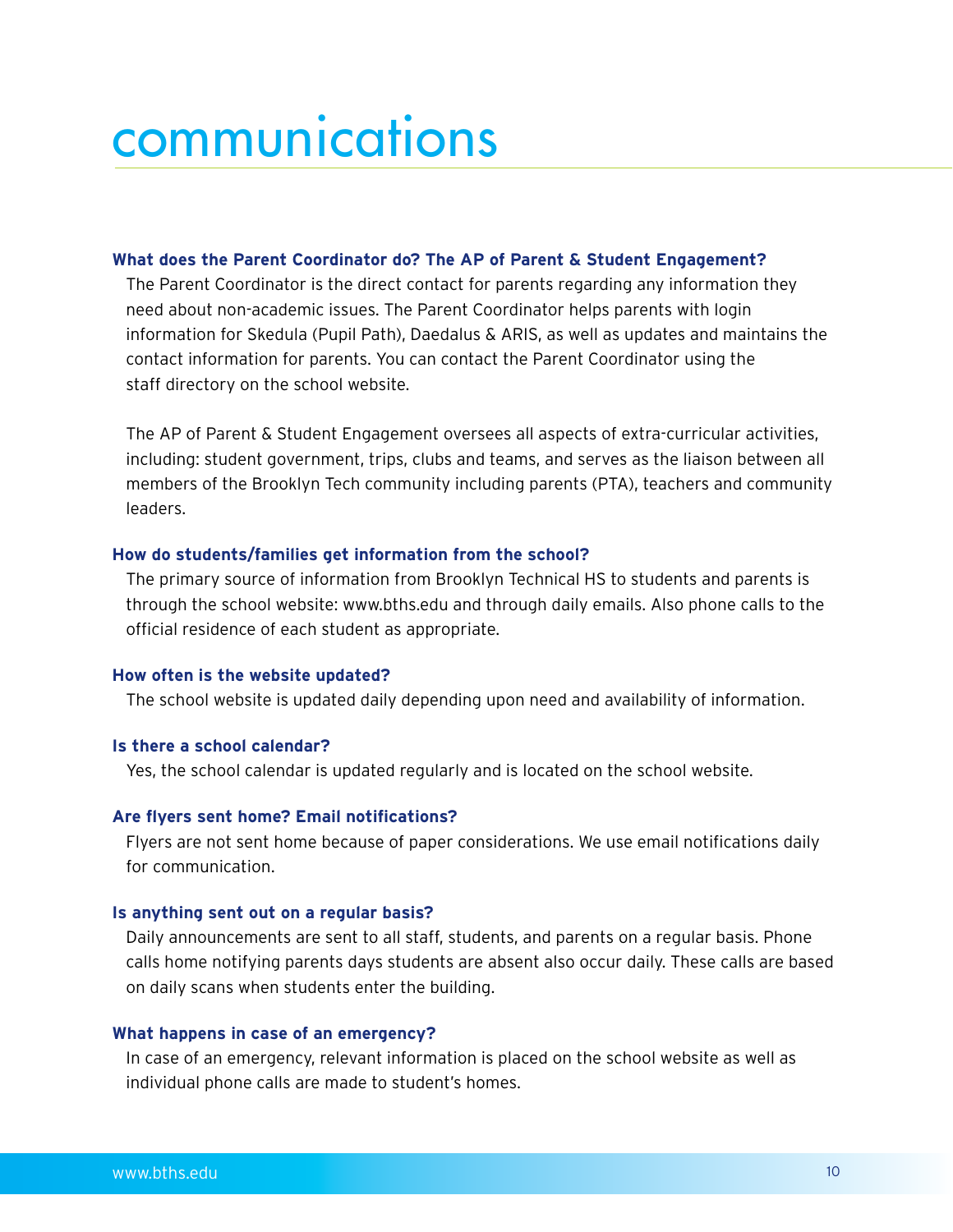### **How are grade issues handled?**

If there is a grade issue first go to the respective teacher, then to the Assistant Principal of the department. Finally, if all other avenues have been exhausted, students can formally challenge a grade via the Grade Appeal Committee.

### **How are attendance issues resolved?**

Attendance issues can be resolved with the individual teacher or in the attendance office room 1W8a. In special circumstances individual guidance counselors can also assist in attendance issues.

### **How do parents contact teachers?**

Parents can contact teachers by email using the staff directory on the school website or by phone by calling the respective department offices at 718-804-6400. Teachers can also be accessed by email through Daedalus.

### **What if a teacher doesn't respond?**

If a teacher doesn't respond in a timely manner then email the Assistant Principal of that teacher's department and they will help. Department heads can be found in the staff directory on the school website. Please wait a day or two to allow the teachers time to respond.

#### **When are parent teacher conferences? How do they work?**

Parent Teacher conferences are 2 times a year, usually in November and April. Both dates consist of 2 days - an evening and an afternoon session. During that time parents can come in and meet with teachers about the current term. Parents should bring both the report card and the student to participate in the discussion.

### **Are there any other ways to meet with teachers other than Parent Teacher conferences?**

Parents may set up a meeting with any teacher through the student's guidance counselor and/or Assistant Principal. Direct meetings with teachers are also possible, but only through direct scheduling with the individual teacher, and only at their discretion.

### **Where do parents & non-students enter the building?**

All non-students, guests, and parents will primarily enter the building on the corner of South Elliot Place and Dekalb Avenue (North East entrance). In rare cases those in wheelchairs or in need of a ramp (elderly, disabled, et al.) can enter on South Elliot Place (South East entrance).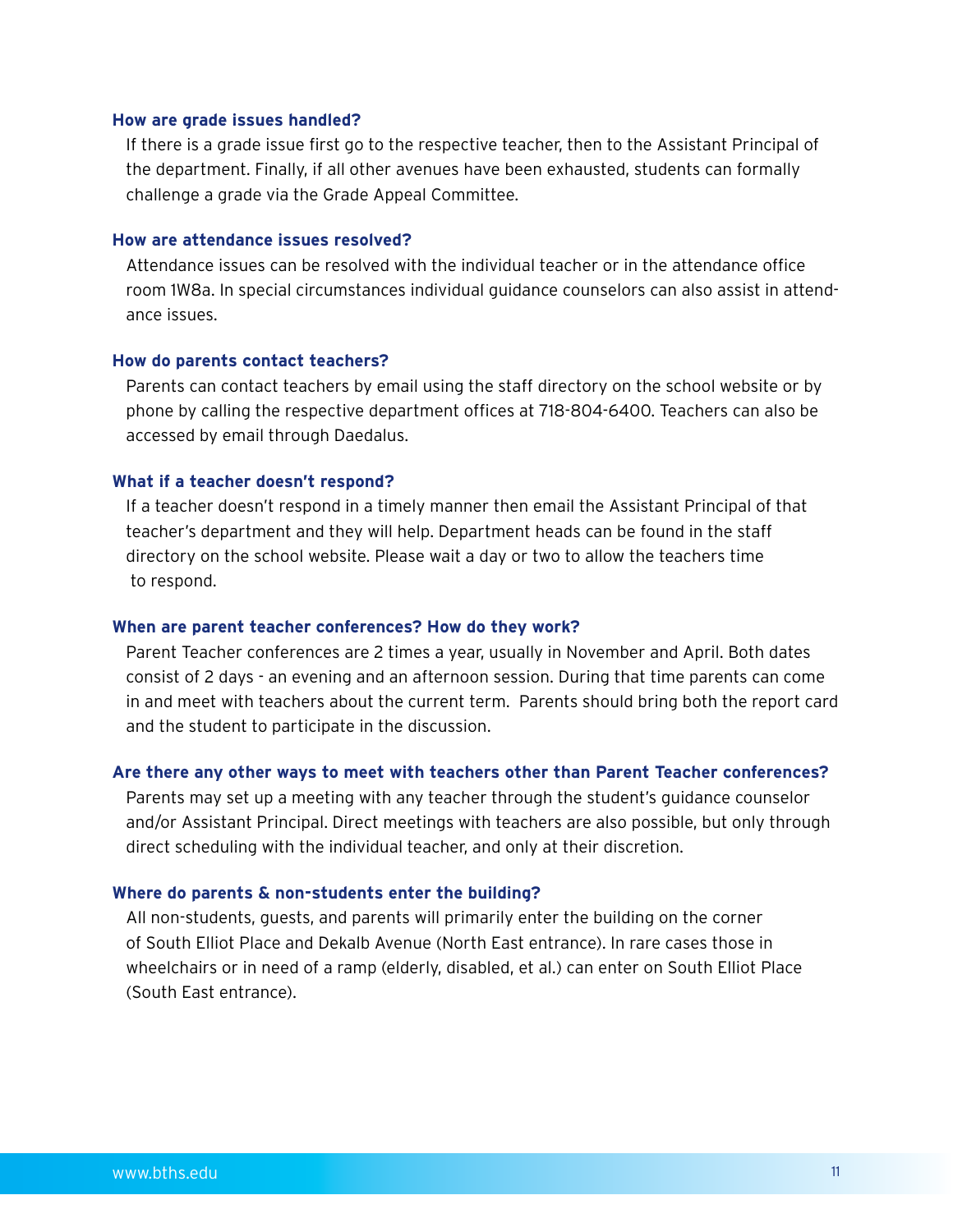### <span id="page-11-0"></span>guidance

### **How does guidance work?**

Students are assigned a guidance counselor to help them navigate the academic expectations of Brooklyn Tech, along with the social and emotional challenges of high school. Counselors are assigned by grade level until the students enter their majors. Then, they are assigned a major specific counselor. In addition, Tech has an in house, full time social worker, full time psychologist, and 3 dedicated college advisors.

### **How do students find out who their counselors are?**

Students have 3 ways to find out their guidance counselor's name. Guidance counselors names are printed on student's schedules and report cards. Guidance counselors are also listed within student accounts in Skedula (Pupil Path) or Daedalus. Finally, the first letter of a students 3 digit prefect code notes the guidance counselor assigned to that student.

### **How do students make appointments to meet with their counselors?**

Students can make appointments by stopping by their counselor's office or emailing them through the school website.

### **Where are the guidance counselors located?**

Most guidance counselors are located on the 7th floor south section of the building.

### **How do parents contact a guidance counselor?**

Parents can contact guidance counselors by email or phone. Contact information is listed under the guidance office link on the school website.

### **Can parents meet with counselors?**

Although email is recommended as the primary source of contact, parents may set up individual meetings with their child's guidance counselors depending on availability and necessity.

### **What are the procedures when a student child has an Individualized Educational Program (IEP)?**

Contact the Assistant Principal of Pupil Personnel Services in Room 7S2. Please obtain a copy of the student's IEP from his/her middle school, and make sure a copy is forwarded to BTHS.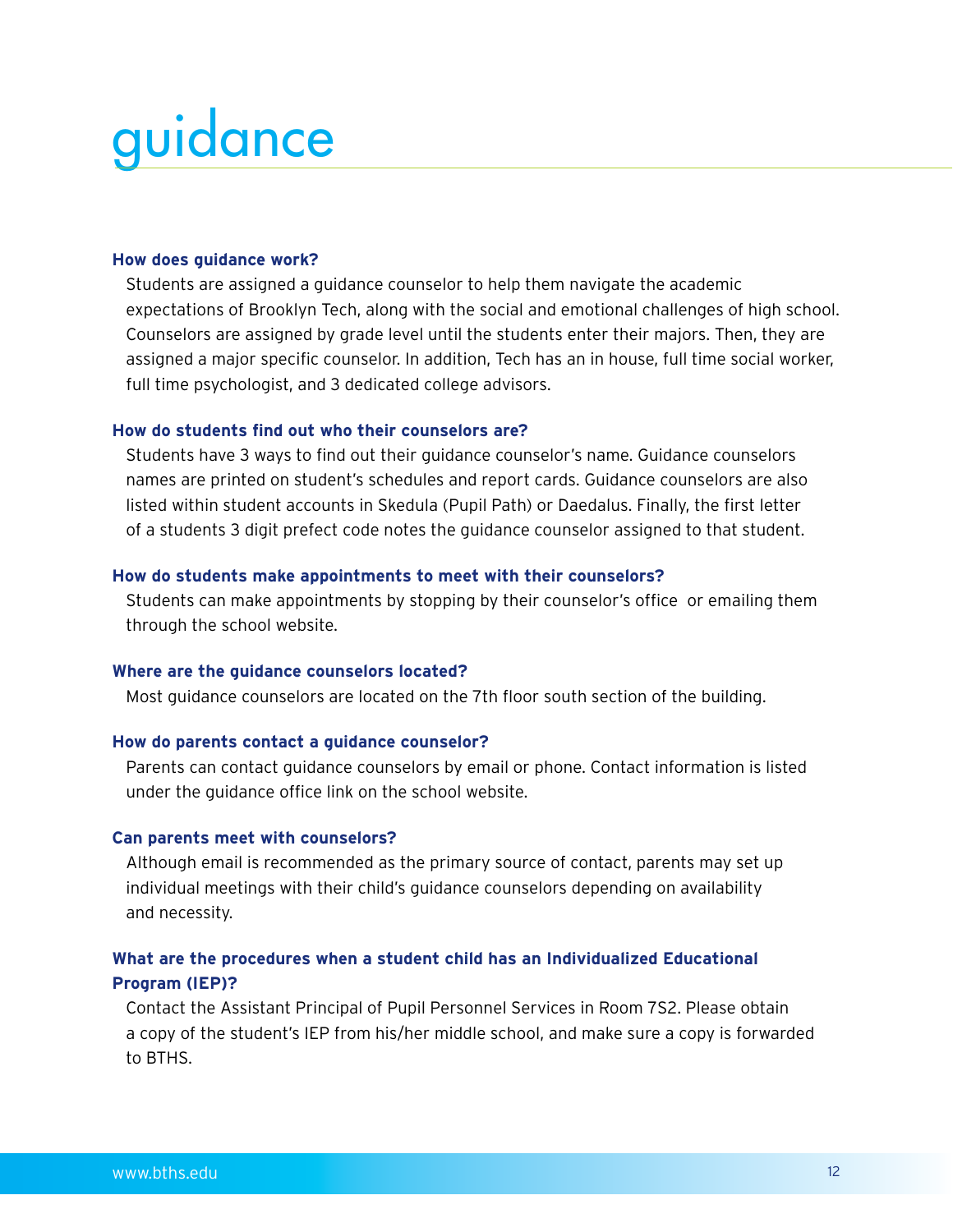### <span id="page-12-0"></span>student life

### **Who runs extra-curricular activities?**

Extra-curricular activities are run by the Coordinators of Student Activities or COSAs. Athletic teams are coordinated by the Athletic Directors.

### **Who is available to answer questions about extra curricular activities?**

The student government office located in 7C2 can answer all questions regarding clubs and teams throughout Brooklyn Tech. Mr. Kaelin and Mr. Torres coordinate all extra-curricular activities within the school.

### **How do students find out about activities?**

Most clubs and activities are advertised on signs hung throughout the building. Information can also be found at bths.edu, as well as in the Student Government office in 7C2 or the office of Parent and Student Engagement in 1W2.

### **Is there a club fair?**

A club fair is held for freshman students in the fall.

### **Can students join clubs mid-year?**

Clubs may be joined at any time during the year. Students can also choose to leave clubs at any time as well. There is no limit to how many clubs students may join.

### **Can students suggest new clubs?**

Student may create a new club by filling out a club application either online or by picking one up in 7C2 and obtaining a faculty advisor.

### **Is there club/team info on the Tech website?**

Yes, all club/team info is found on the Brooklyn Tech website here.

### **How does Student Government work?**

The Student Government Organization (SGO) is a voice for the student population, addressing student issues and concerns, and organizing events for the student body. Each grade level has elections yearly to determine representatives.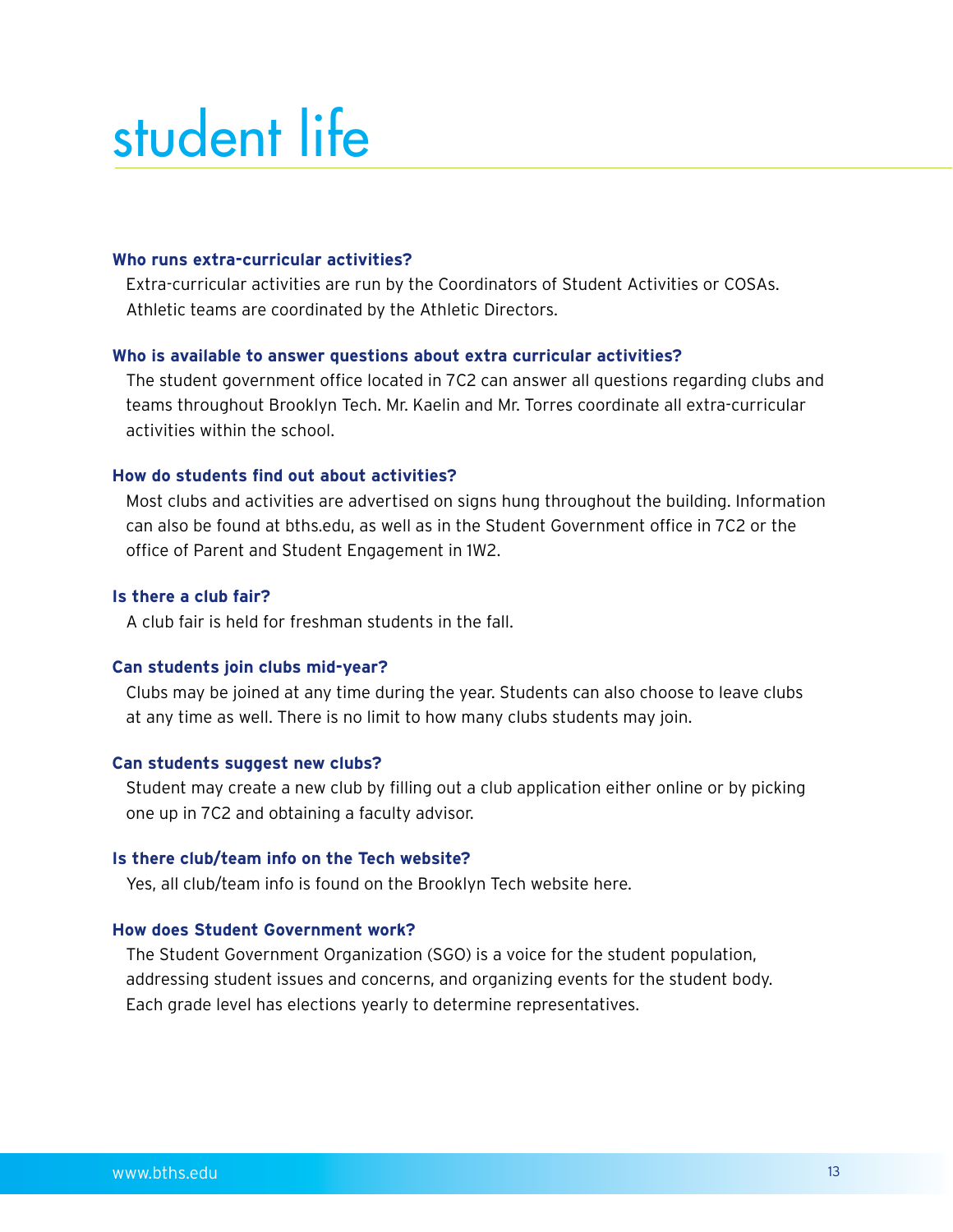### **The SGO is currently divided into four branches:**

**The Executive Council** discusses and addresses school-wide and class-wide issues. It is comprised of five executive officers from each grade, including respective Class Presidents and Vice-Presidents.

**The Council for Student Activities** organizes school events, ranging from the Talent Show to the Senior Prom. It includes at least ten class representatives from each grade level.

**The Student Assembly** serves as a forum for communication between the entire student population, the Executive Council, and the school administration. It is comprised of one student representative per 34 students on each grade level.

**The Club Team Council** is a communication branch among clubs and teams, Executive Council, and the administration. It is comprised of at least one student representative from every club and team.

### **What is an SGO card? What is it for? How does a student get one?**

Students may purchase an SGO card in the school store located in 7C2.

### **When are team try outs?**

Team try outs are conducted by the coach of each team and are usually scheduled around the time that sport begins. Tryout days can be found in the Athletic News section of the website. A list of teams and the time of year they are in season can be found on the school website under Athletics: Athletic Teams or on the PSAL website. All participants must have a current medical consent form on file to try out.

### **Are there any sports that students don't have to try out for?**

No. All sports teams in the building require a tryout. The type of tryout varies from sport to sport and coach to coach.

### **What is NHS?**

The National Honor Society (NHS) is one of the nation's leading organizations established to identify outstanding high school students. More than just an honor roll, NHS serves to recognize those students who have demonstrated excellence in the 4 NHS pillars: Scholarship, Leadership, Service, and Character. Its purpose is to provide services to the school community as well as the local community, whether it is through volunteering at local organizations, tutoring students, mentoring, assisting school faculty, or helping out during major school events. Each member participates in one of 12 different committees, each with a special delegated task in order to better assist the students, staff and faculty of the school as well as the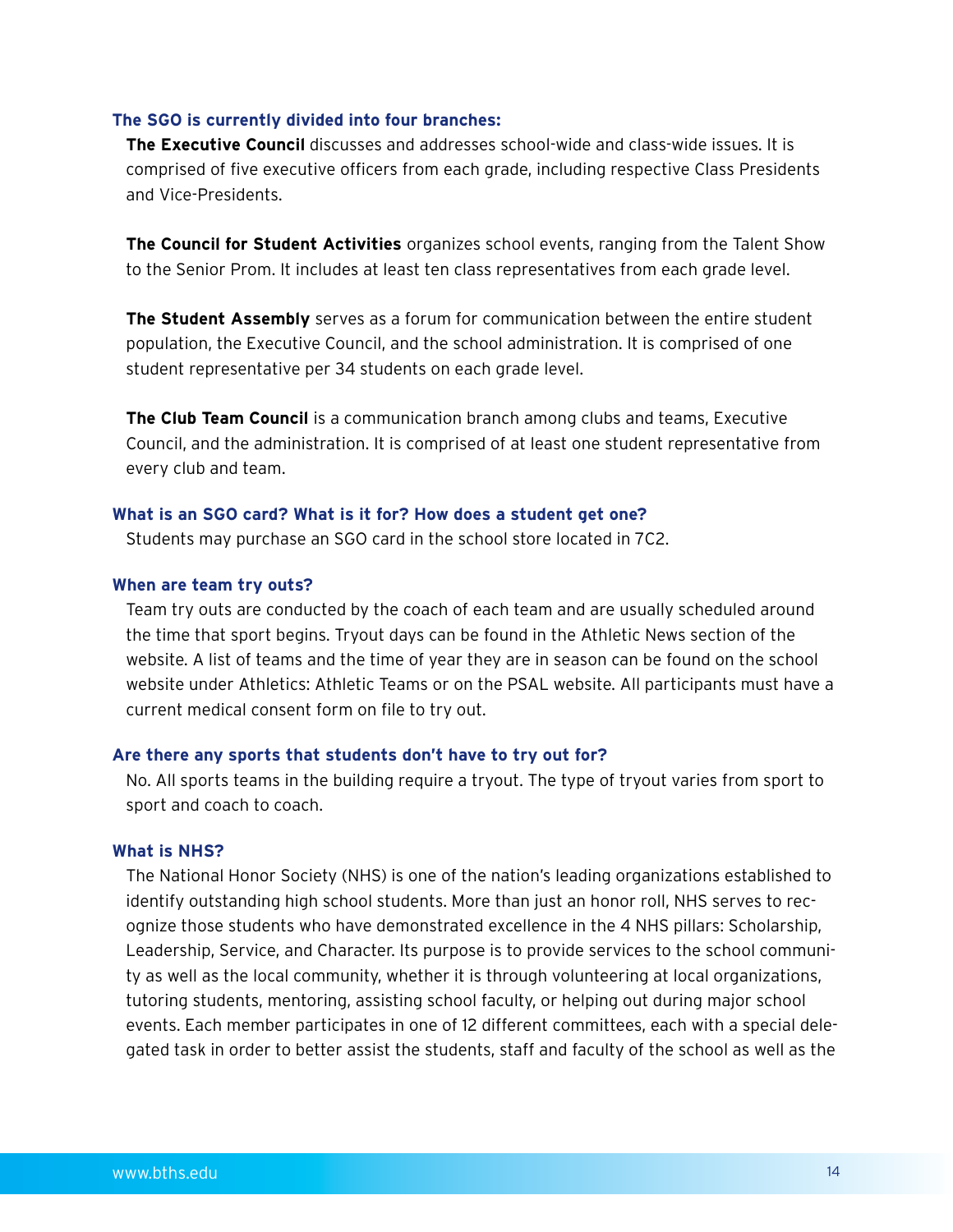local community. These 12 committees are Academic Recognition, Alumni, College Services, Communications, Community Services, Fundraising, Induction, Mentoring, Parent Services, School Environment, Tours, and Tutoring.

### **How does a student become a member of the NHS?**

Students entering their Sophomore, Junior, or Senior years may complete an application to apply for membership. Applications will be sent out to students near the end of the academic year and will be evaluated over the summer. A second round of applications is usually released at the beginning of an academic year. Students must have a GPA of 85 or higher, submit a completed application, and satisfy the point requirements for membership.

### **What is BETA Club?**

The National BETA Club is a national honor society dedicated to promoting leadership and achievement in the areas of scholarship and service. With the motto "Let us lead by serving others," the BETA club stresses the importance of honesty, justice, service, cooperation, responsibility, humility, and charity.

### **How does a student become a member of the Beta Club?**

Students can join the Beta Club in the beginning and the end of each school year. Sophomores, Juniors, or Seniors must have an overall average of 85 or better, fulfill the required hours of community service (hours vary depending on class year), verify eligibility from the COSA (Mr. Kaelin) and guidance counselor, and write a short essay on one of the two topics offered on the application.

### **What is Key Club?**

KEY Club is a student organized club that helps build character and leadership through various service events in the community.

### **How does a student become a member of the Key Club?**

Students may become members by performing community service and attending weekly club meetings, as well as completing a series of items accumulating a certain amount of points per year.

### **What is Club Credit?**

Students accrue club credit by participating in Tech clubs and/or teams. Membership on any Tech club or team grants a student a minimum of 4 credits per semester. Certain clubs who meet/practice extensively earn more than 4 credits (i.e. Debate, Key Club, BETA, NHS, etc.)

### **How much Club Credit is needed to graduate?**

32 credits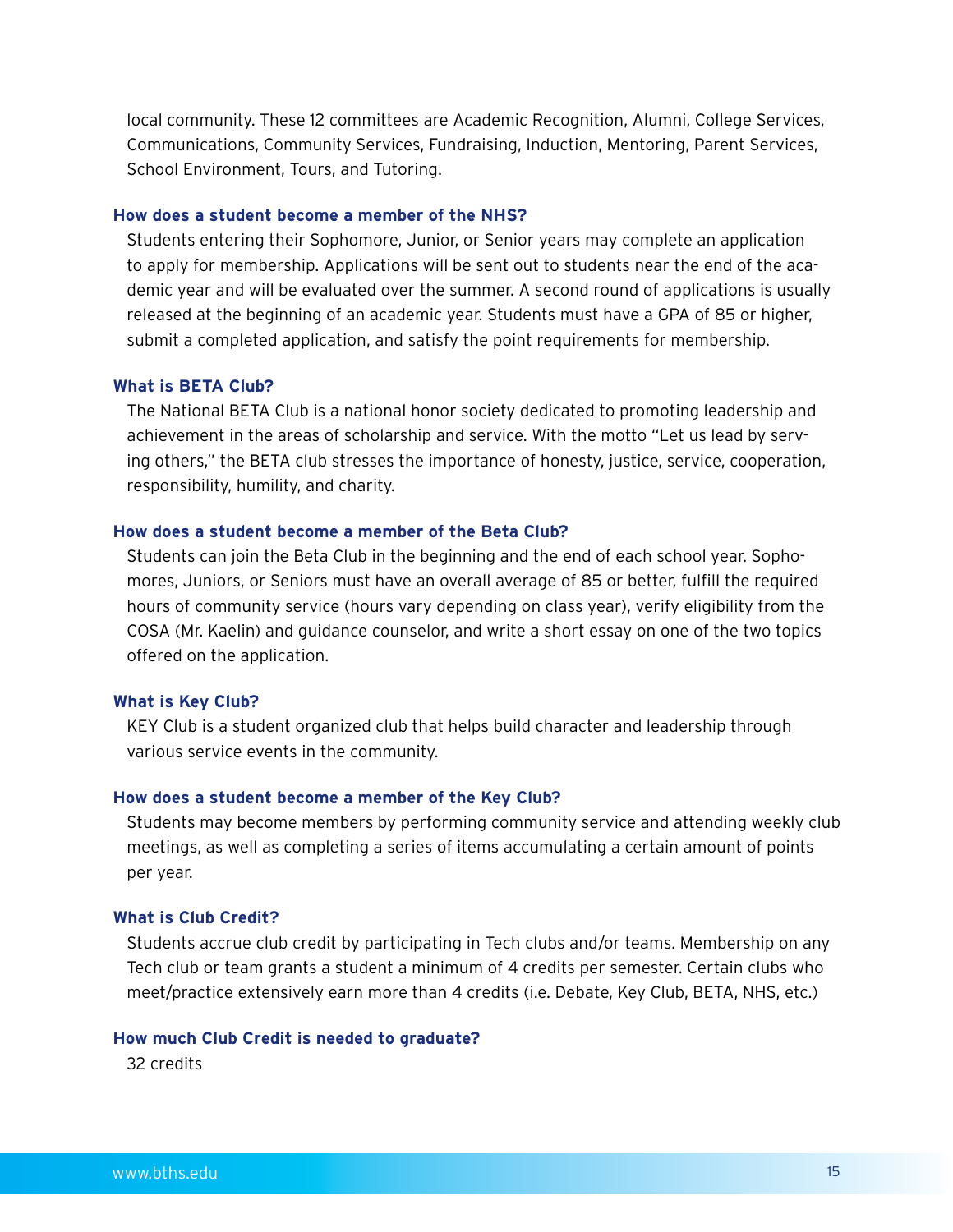### **How do students get acknowledgement of their club credit?**

Club advisors must submit students' names and OSIS numbers to 7C1, the COSA Office, at the end of the term in order for credits to be registered.

### **What is Service Credit/Community Service?**

Service Credit/Community Service can be done in or outside of school.

### **How many hours of Service Credit/Community Service is needed to graduate?**

Students need to complete 50 hours in total in order to receive a Tech diploma.

### **How do students get service credit?**

Students can accrue service credit through volunteering in offices, for organizations, or groups either within the school or in the community. During school hours students can volunteer during lunch or free periods.

### **How do students get acknowledgement of their service credit?**

In order to get credit for service, students must obtain written verification by a supervisor. If this is outside of school, the documentation should be on the letterhead of the organization listing the name and OSIS of the student, the service the student provided, the hours he/she worked, over what time period, and the name and contact info for the program supervisor. If it is in school, the department the student worked for can send the student's name, OSIS, and hours to 7C1.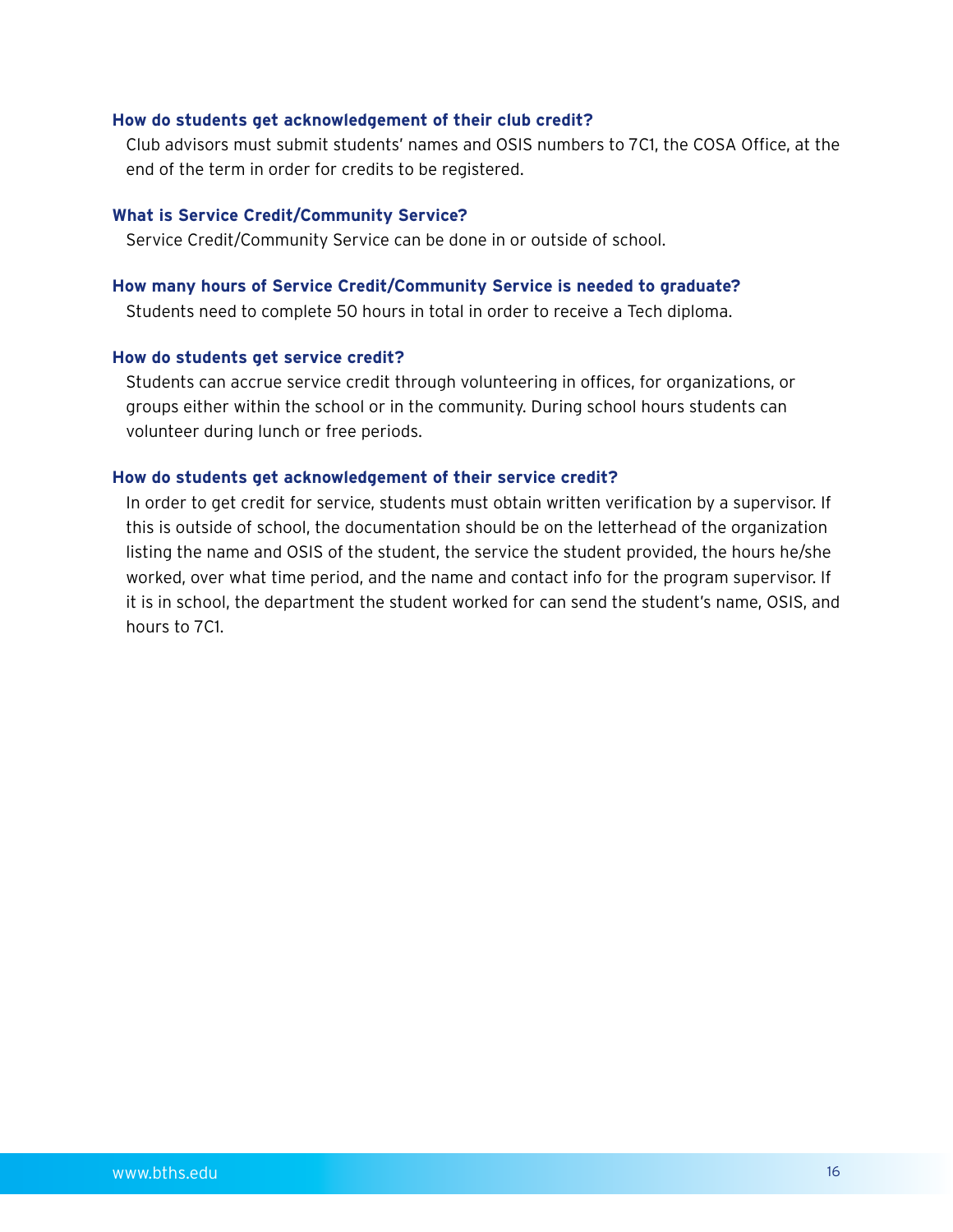# <span id="page-16-0"></span>health & safety

### **Does the school need to be contacted if a student is sick?**

No, the school does not have to be contacted if a day or two is missed. Anything more than that the student's guidance counselor should be contacted immediately.

### **Do students need to bring a doctor's note after an illness?**

Upon returning from an illness students should bring a note to teachers (either from your doctor or parent) have them sign the note, and then bring it to the attendance office (1W8a).

### **What if a child has to be picked up at school?**

All persons picking up children must enter the building at the North East Entrance (South Elliot & DeKalb) and present a valid, government issued photo ID. Only persons who appear on NYCDOE records or the Emergency Blue Contact Card may sign a student out for dismissal. Parents may not give permission over the telephone to have someone who is not listed to sign their child out of school. If you know in advance that you will be picking them up from school, please make arrangements for your child to meet you in Room 1W2 at a specific time.

### **How do students find out about missed homework?**

Missing class is not an excuse for missing homework. All students should have the phone number or email of a fellow student or two in each class. Some teachers post assignments on Moodle or via the school website.

### **Are there any make up requirements?**

Each teacher has individual make-up requirements for missed days.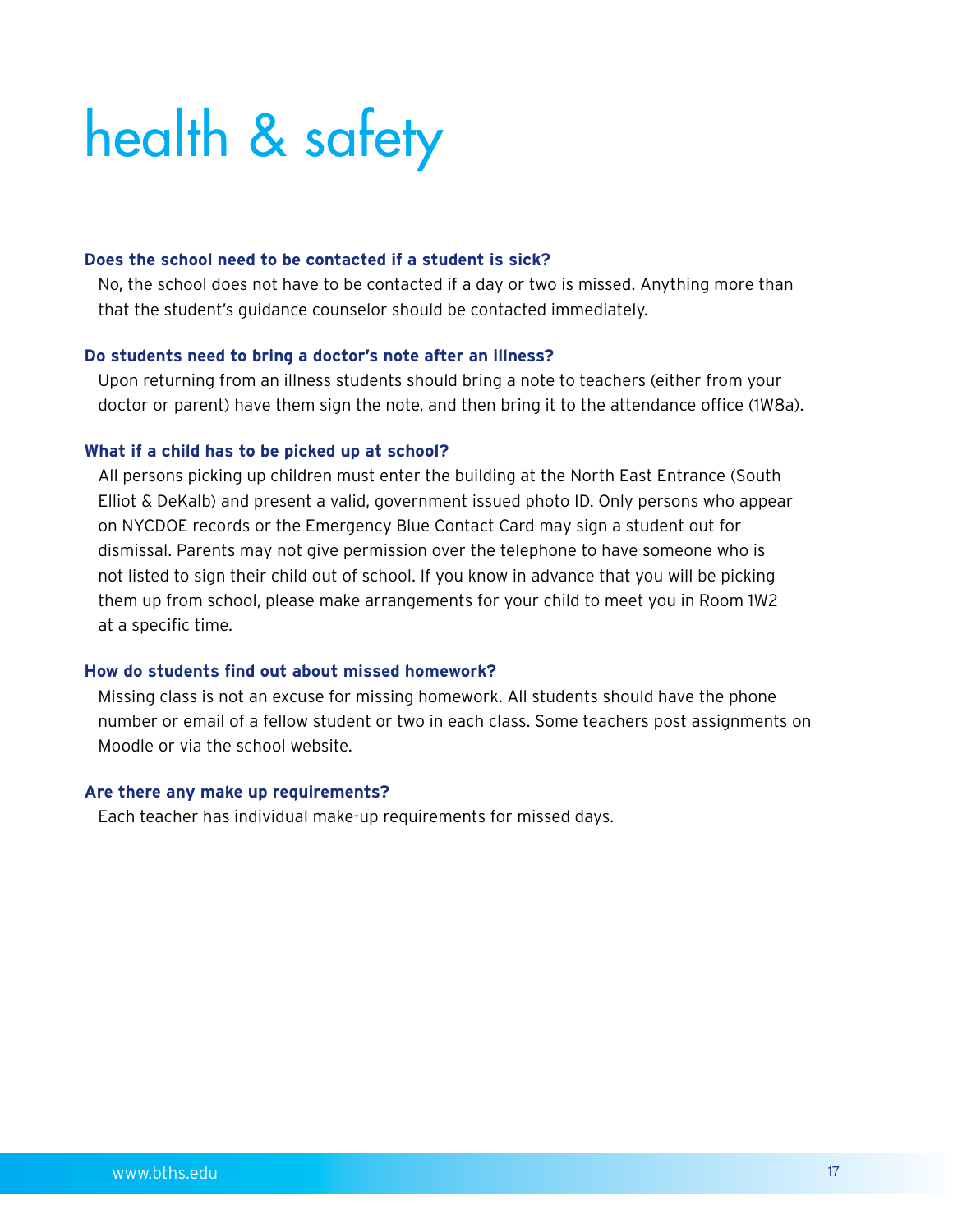### <span id="page-17-0"></span>online resources

### **What is www.bths.edu and how does it work?**

www.bths.edu is the official Brooklyn Tech website offering up to date information on all aspects of Brooklyn Tech, including daily school calendars, athletic and extra curricular news, and important announcements for students and alumni of Brooklyn Tech. Also available are bell schedules, school history & policies, course syllabi, and tutoring schedules, as well as a staff email directory and guidance counselor contact list.

### **Are there specific sections for Parents?**

The " For Parents" section lists all relevant programs parents have access to (Skedula, Pupil Path), Daedalus, Naviance, ARIS) as well as PTA contact links, minutes, Tech Talk - a weekly emailed newsletter, and forms.

### **Are there specific sections for Students?**

The "For Students" section lists school extra-curricular items including clubs, student government (SGO), graduation information, additional online resources and more.

### **How doe BTHS Email system work?**

Brooklyn Tech students are issued an official Tech email account freshman year. Daily school information, school related items and school internet programs use that email account as its primary contact. All students should check their Brooklyn Tech email daily or forward it to an email account that they do check daily.

Only students have access to their email accounts. Parents are not given access.

### **What is Moodle and how does this system work?**

Moodle is a content management website some teachers use to support their classes. Individual teachers will inform students if they are using this program and will provide them with log on information. Only students have access to their Moodle accounts. Parents are not given access.

### **What is Pupil Path (Skedula)?**

Pupil Path is an online website that allows teachers to provide parents with homework, grades, progress reports, and more. Through Pupil Path both parents & students can access student transcripts, graduation eligibility reports, and daily/course attendance. They can also view a student's course grade book, assignments, and handouts.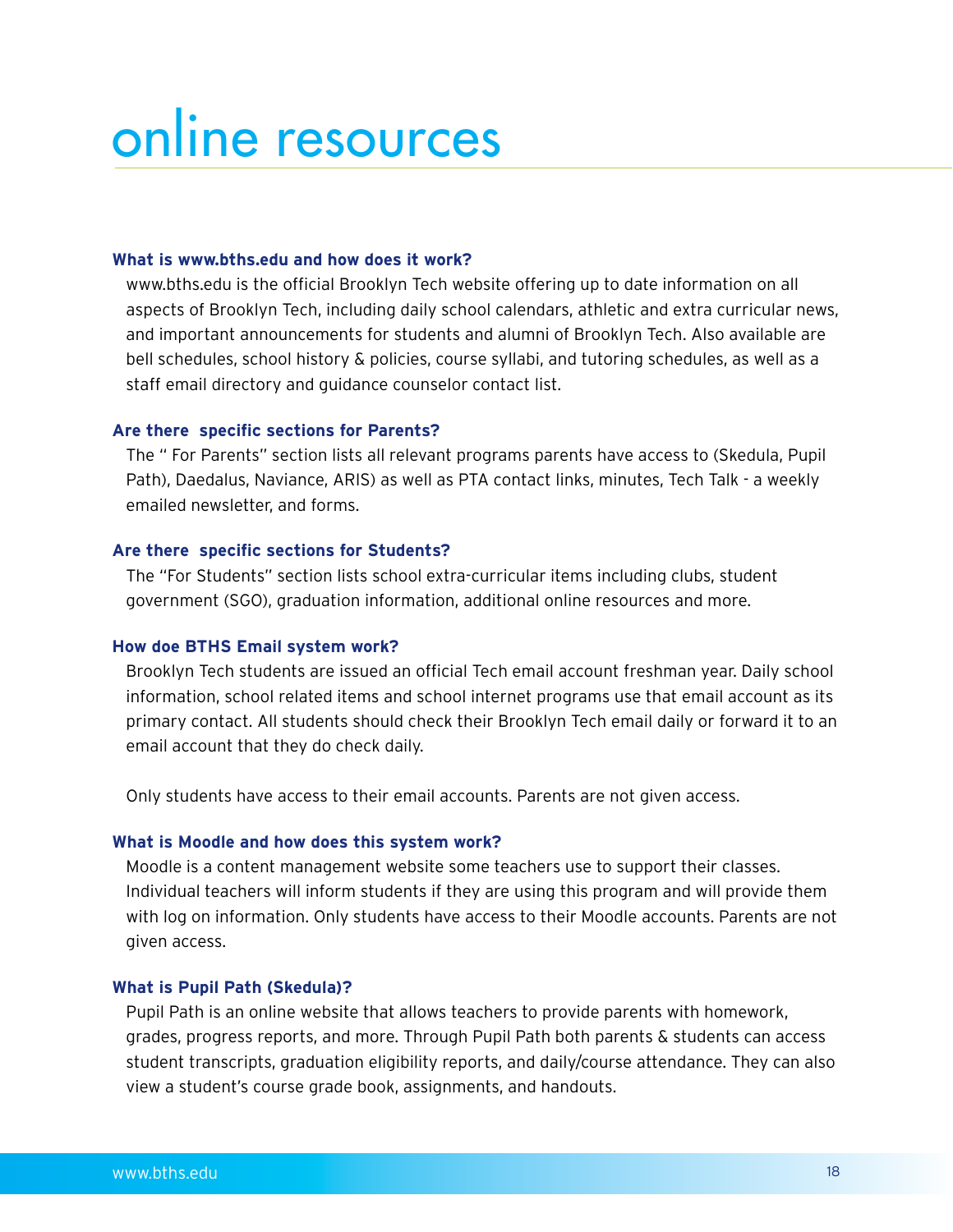Parents and students both have access to Pupil Path during their 4 years at Brooklyn Tech. Parents and students have their own individual access that differs slightly in content. Account information is given out freshman year for both parents and students.

### **What is Daedalus?**

Daedalus is an online teacher support tool that allows each teacher to access individual student academic, personal, and historical data. All faculty members are required to use Daedalus to record student, parent and teacher interaction. Both parents and students have access in order to see relevant student information (including daily arrival times).

Parents and students both have access to Daedalus during their 4 years at Brooklyn Tech. Parents and students have their own individual access that differs slightly in content. Account information is given out freshman year for both parents and students.

### **What is Naviance?**

Naviance is an online guidance tool specifically targeted to juniors and seniors, to help with the college application process. Account information is usually given out to each student junior year.

### **What is UTexas?**

UTexas is an online website used primarily by Physics teachers to assign problems with dynamic variables to students. It also has scoring and report features. Teachers who use UTexas will provide account information to students.

### **Who should be contacted about lost or forgotten usernames or passwords and/or connection issues?**

Most of the online areas have their own reset password link, but if that doesn't work, contact the Office of Parent & Student Engagement in room 1W2 for additional assistance.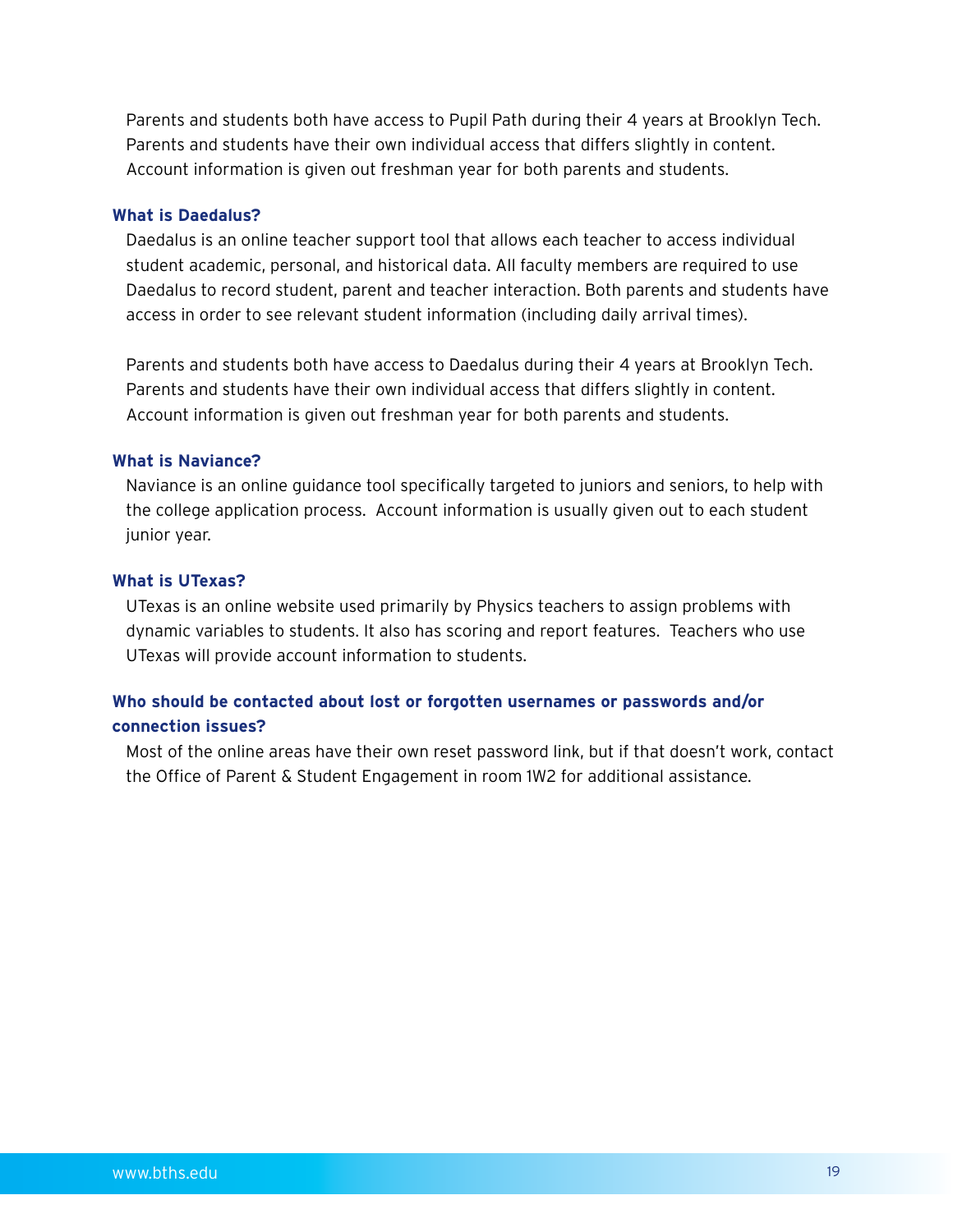# building and important places

### Room/Location

| Basement:                                                                               | Pool                                                                                                                                       |
|-----------------------------------------------------------------------------------------|--------------------------------------------------------------------------------------------------------------------------------------------|
| B <sub>S1</sub>                                                                         | Dean's Office                                                                                                                              |
| BW2/4                                                                                   | Metrocards during the school day,                                                                                                          |
| BF <sub>2</sub>                                                                         | after school in 1N1 until 4:30pm                                                                                                           |
| 1st Floor:<br>North East<br>South East<br>Center West<br>South West<br>Center<br>Center | Main Entrance<br>Handicap Main Entrance<br>Student Main Entrance (before 10:30am)<br>1st Floor Gym<br><b>BTHS Auditorium</b><br>Main Lobby |
| 1W <sub>2</sub>                                                                         | Parent & Student Engagement Office                                                                                                         |
| 1W <sub>2</sub>                                                                         | <b>Working Papers</b>                                                                                                                      |
| 1W <sub>9</sub>                                                                         | Alumni Office                                                                                                                              |
| 1W <sub>10</sub>                                                                        | Attendance Office                                                                                                                          |
| 1W12                                                                                    | Programming Office                                                                                                                         |
| 1W18                                                                                    | <b>Principal's Office</b>                                                                                                                  |
| 3rd Floor South                                                                         | Phys Ed Locker Rooms                                                                                                                       |
| 3W22                                                                                    | Infirmary                                                                                                                                  |
| 3W26                                                                                    | Phys Ed Department Office                                                                                                                  |
| 5C1 (West)                                                                              | Library                                                                                                                                    |
| 7C1                                                                                     | School Store (GO Store)                                                                                                                    |
| 7C1                                                                                     | COSA                                                                                                                                       |
| 7C <sub>3</sub>                                                                         | <b>Student Government Office</b>                                                                                                           |
| <b>7S2</b>                                                                              | Guidance Department Main Office                                                                                                            |
| <b>7S5</b>                                                                              | College Office                                                                                                                             |
| 7th Floor South                                                                         | <b>Guidance Department Offices</b>                                                                                                         |
| 7th Floor                                                                               | Cafeteria                                                                                                                                  |
| 8th Floor                                                                               | Gym (CW staircase)                                                                                                                         |

#### **EAST SIDE (SOUTH ELLIOT PLACE)**

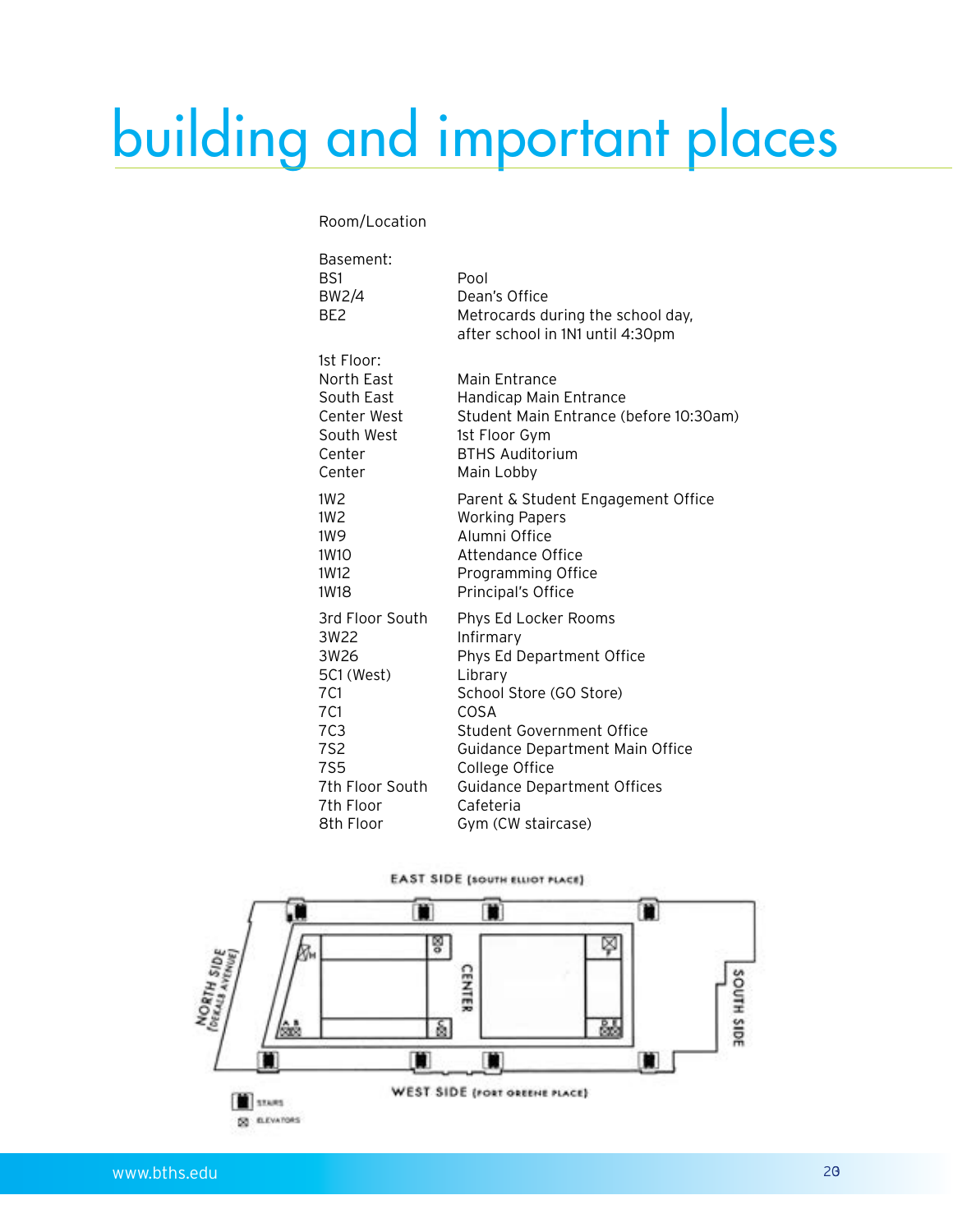### yearly event overview

### **September**

Start of Fall Term ACT exam Rosh Hashanah/school closed Yom Kippur/school closed High School Fair

### **October**

SAT Exam Columbus Day/School Closed Career Day PSAT Exam Open House for Prospective Students SHSAT Exam (8th Graders)

### **November**

SHSAT Exam (8th Graders) Veterans Day/School Closed Masquerade Ball (Seniors only) Report Cards: 1st Marking Period Ends Thanksgiving Parent Teacher Conferences

### **December**

SAT Exam ACT Exam Student/Faculty Volleyball Game NHS Induction Choral Concert Band/Orchestral Concert Winter Recess

### **January**

Report Cards: 2nd Marking Period/Term 1 Ends Martin Luther King Jr. Day/School Closed SAT Exam Regents Exams CSI Challenge

### **February**

Start of Spring Term Senior Pride Fridays NSBE Black History Show Lunar New Year Mid-Winter Recess BTHS Engineers Week

### **March**

Senior Pride Fridays Major Selection NSBE Band Showcase RUBY Engineers Luncheon Open House for Students Accepted at Tech Spring Recess

### **April**

Spring Recess Report Cards: 3rd Marking Period Ends Ogle Basketball Tournament Spring Musical Alumni Homecoming ACT Exam Parent Teacher Conferences Science Symposium (Science Fair)

### **May**

College Fair SAT Exam AP Exams Memorial Day

### **June**

Band/Orchestral Concert SAT Exam Choral Concert ACT Exam NHS Dinner Brooklyn Queens Day Senior Academic Awards Senior Athletic Awards Senior Prom Regents Exams Graduation Report Cards: 4th Marking Period/Term 2 Ends

Please check bths.edu for exact dates. Dates and events are subject to change.